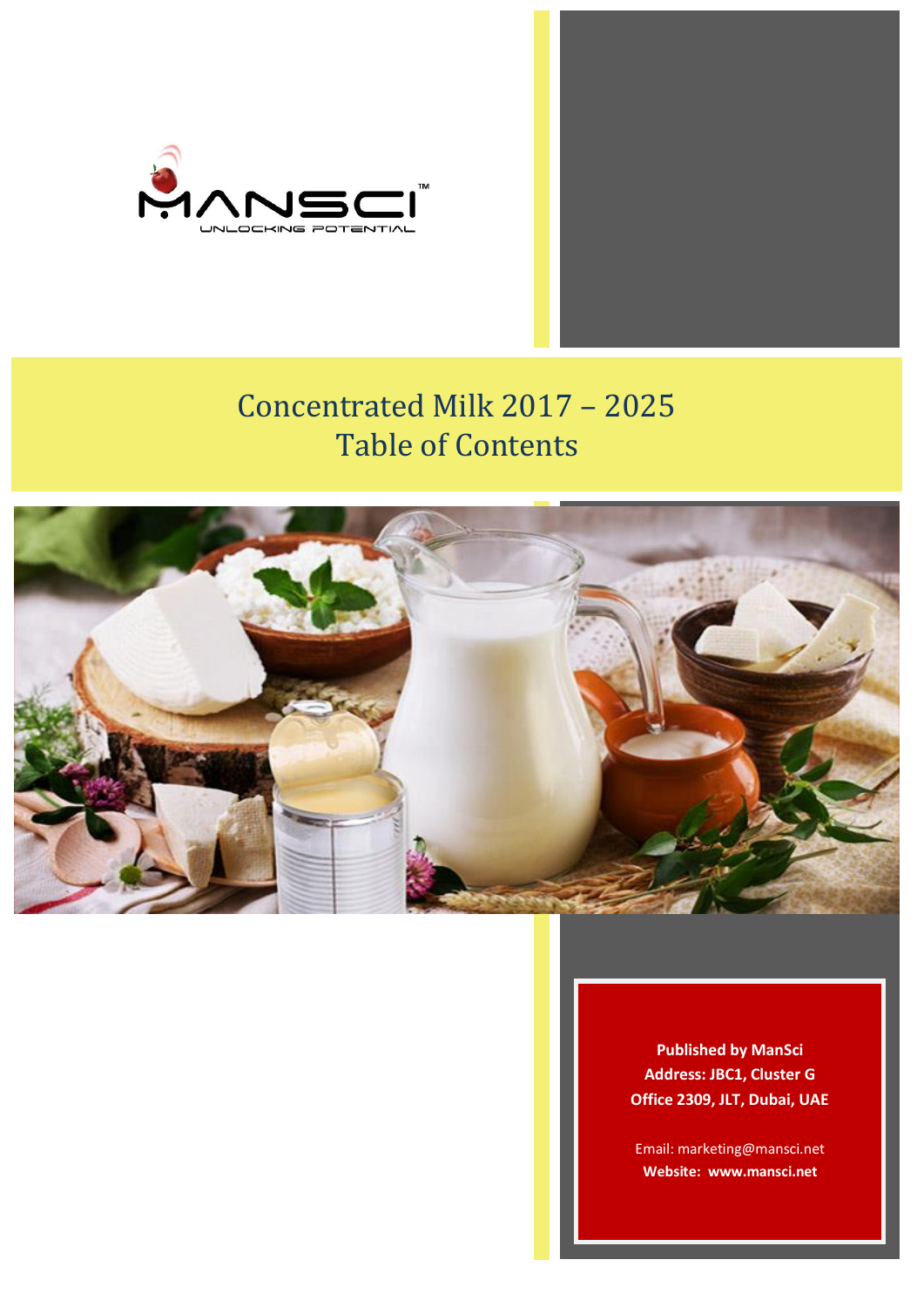#### **COPYRIGHT by Mansci, 2021**

#### *Concentrated Milk 2017 – 2025*

All rights reserved. No part of this publication may be reproduced, stored in a retrieval system, or transmitted in any form or by any means, electronic, mechanical, photocopying, recording or otherwise, without the prior written permission of the Copyright owner.

Every effort has been made to ensure that the information given herein is accurate, but no legal responsibility is accepted for any errors or omissions in that information and no responsibility is accepted in regard to the standings of any firms or companies or individuals mentioned.

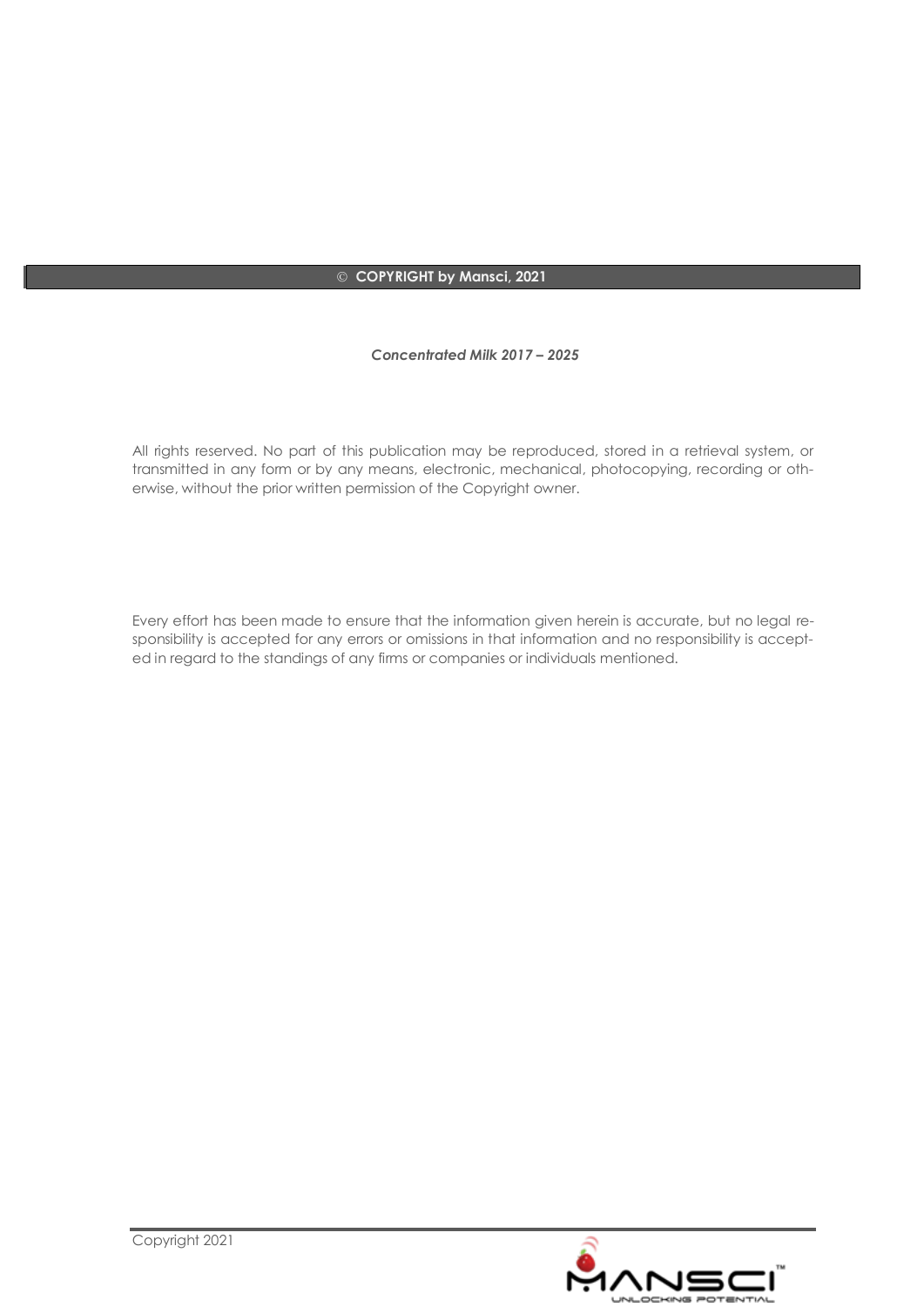# **Table of Contents**

### **Market Challenges & Opportunities**

Key trends uncovered during 2021 research

## **A. MACRO ENVIRONMENTAL FACTORS**

- **A1 POPULATION**
- **A2 ECONOMIC INDICATORS & DRIVERS**
- **A3 EXCHANGE RATE MOVEMENTS**
- **A4 DAIRY COMMODITY PRICES**
- **A5 STATUTORY AND OTHER CONSIDERATIONS**

#### **B. MARKET SIZE & FORECASTS**

**Evaporated Milk, Market Size & Value, 2017 – 2021e, Forecasts to 2025**

**Sweetened Condensed Milk, Market Size & Value, 2017 – 2021e, Forecasts to 2025**

#### **C. SEGMENTATION**

**Concentrated Milk, Breakdown, Pack Type/Pack Size, 2019 – 2021e**

#### **D. DISTRIBUTION CHANNELS**

**Concentrated Milk, Volume, Retail vs Non-Retail, 2019 – 2021e**

#### **E. SUPPLY STRUCTURE**

#### **E1 SOURCING**

**Sourcing, Local vs Imports, Concentrated Milk, 2019 – 2021e**